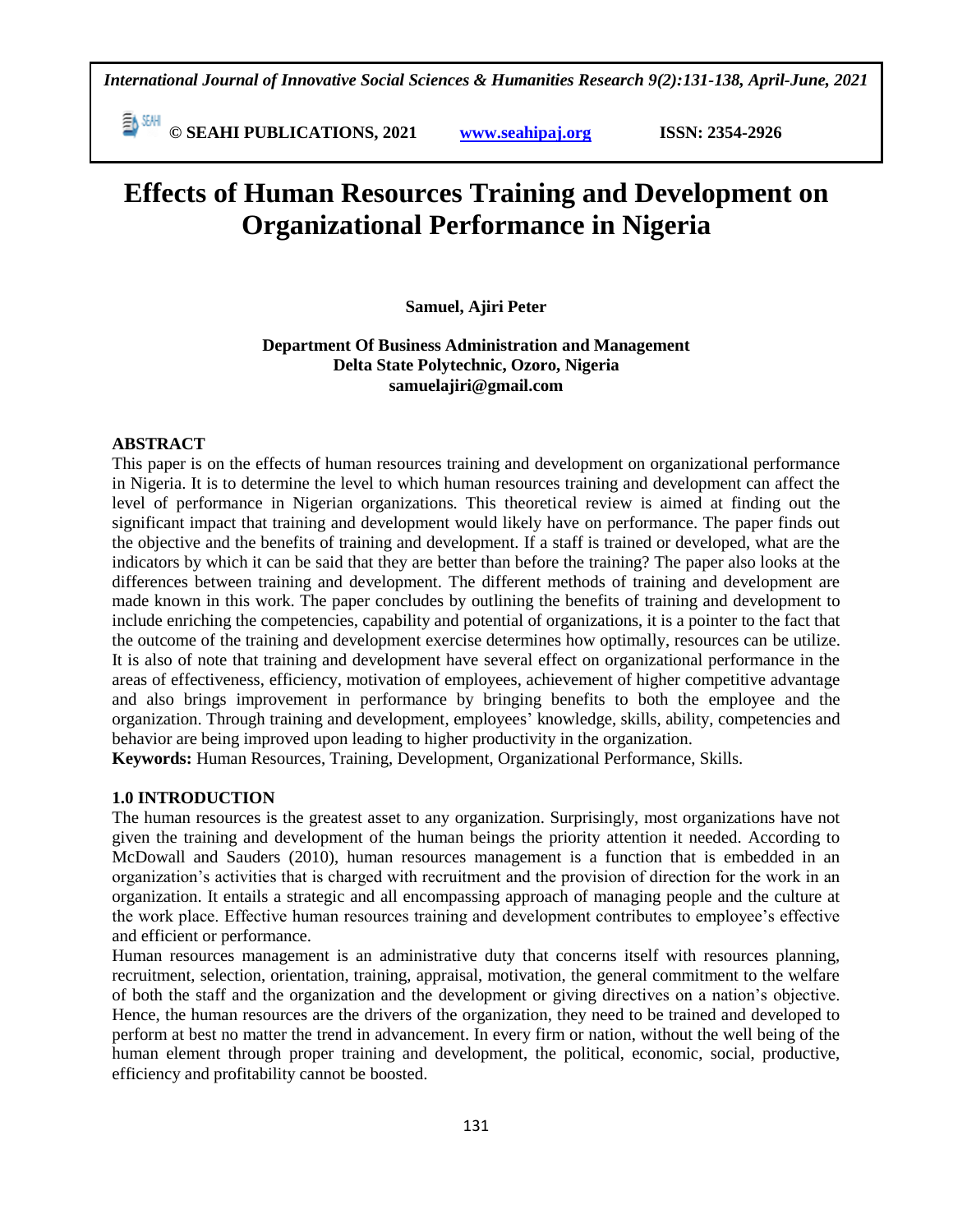### **2.0 REVIEW OF RELATED LITERATURE. Conceptual Review**<br>
Conceptual Review

In this paper, several concepts are involved. Some of such concepts are discussed below:

#### **Training**

According to Zadeha and Ghahremanib (2016), training is a continuous effort that is designed for improvement of the competence and the performance of the employees. It helps to build staff capacity improvement and productivity. In a developing nation like Nigeria that is endowed with natural resources a proper training of the citizens can help to position her among the comity of nations. The human element is basic in the operation of every organization. For uniformity or goal achievement, both the manager and his subordinates should be knowledgeable and skillful in the exercise of their duties as their training makes subordinates should be knowledgeable and skillful in the exercise of their duties as their training makes them efficient.

According to Olalere and Adesoji (2013). Training is a systematic acquisition and development of knowledge, skills and attitude required by employees to perform their task excellently. According to Experience and Khan (2011), training is a planned process of changing the attitude of individual's Khan and Khan (2011), training is a planned process of changing the attitude of individual's knowledge and skill in order to achieve effectiveness in their performance. SMEDA (2013), had defined training to be the improvement on appropriate aim in terms of technical and performance in quality, productivity, competitiveness and efficiency in an organization. Army, Compount Cross and Critician for the Segments.

#### **Development**

According to Zadeha and Ghahremanib (2016), development is an effort that is oriented more towards broadening an individual's skills for future responsibility. It is the process of developing or being developed. It is usually a process that creates growth, progress, positive changes or the addition of physical, economic, environmental, social, and demographic component [\(https://www.sid-Israel.org\)](https://www.sid-israel.org/).

Development is the act or process of growing or causing something to grow or become larger or more advanced. It is the act or process of creating something over a period of time. It is the state of being created or made more advanced [\(https://www.merriam-webster.com\)](https://www.merriam-webster.com/). According to [www.businessdictionary.com-dev,](http://www.businessdictionary.com-dev/) the word development has many aspects to its definition. It could be said to be:

- a. The systematic use of scientific and technical knowledge to meet specific objectives or requirement.
- b. It is an existence of the theoretical or practical aspect of a concept, design, discovery or invention.
- c. It could also be defined as the process of economic and social transformation that is based on complex cultural and environmental factors and their interactions.
- d. Development can also be seen as a process of adding improvement to a parcel of land, such as grading, subdivision, drainage, access roads and utilities.

From the above definitions, the context of this paper has the points a, b and c definitions to be of relevance.

According to Afshan, Sobia, Kamran and Nasir (2012), Development is a wide ongoing multifaceted set of activities that include training aimed at making sure that an individual or an organization is lifted up to higher threshold of performance that entails the performance of a new job, improving on an old way of doing the job or new role to be performed in the future.

#### **Performance**

Performance as defined by Afshan, Sobia, Kamran & Nasir (2012), is the achievement of specific tasks measured against a predetermined or identified standards or accuracy, completeness, cost and speed. Again, they said an employee performance can be manifested in the improvement of production, the ability to use new technology easily or an attitude of being highly motivated.

#### **Human Resources**

As noted by Zadeha and Ghahremanib (2016), human resources can be defined as the way organization manage the employees and also helping them to develop for the execution of the organization mission, goals and aspirations.

**Human resources development:** According to Afshan, Sobia, Kamran & Nasir (2012), human resources development is the integration of individual career and organization development roles so as to achieving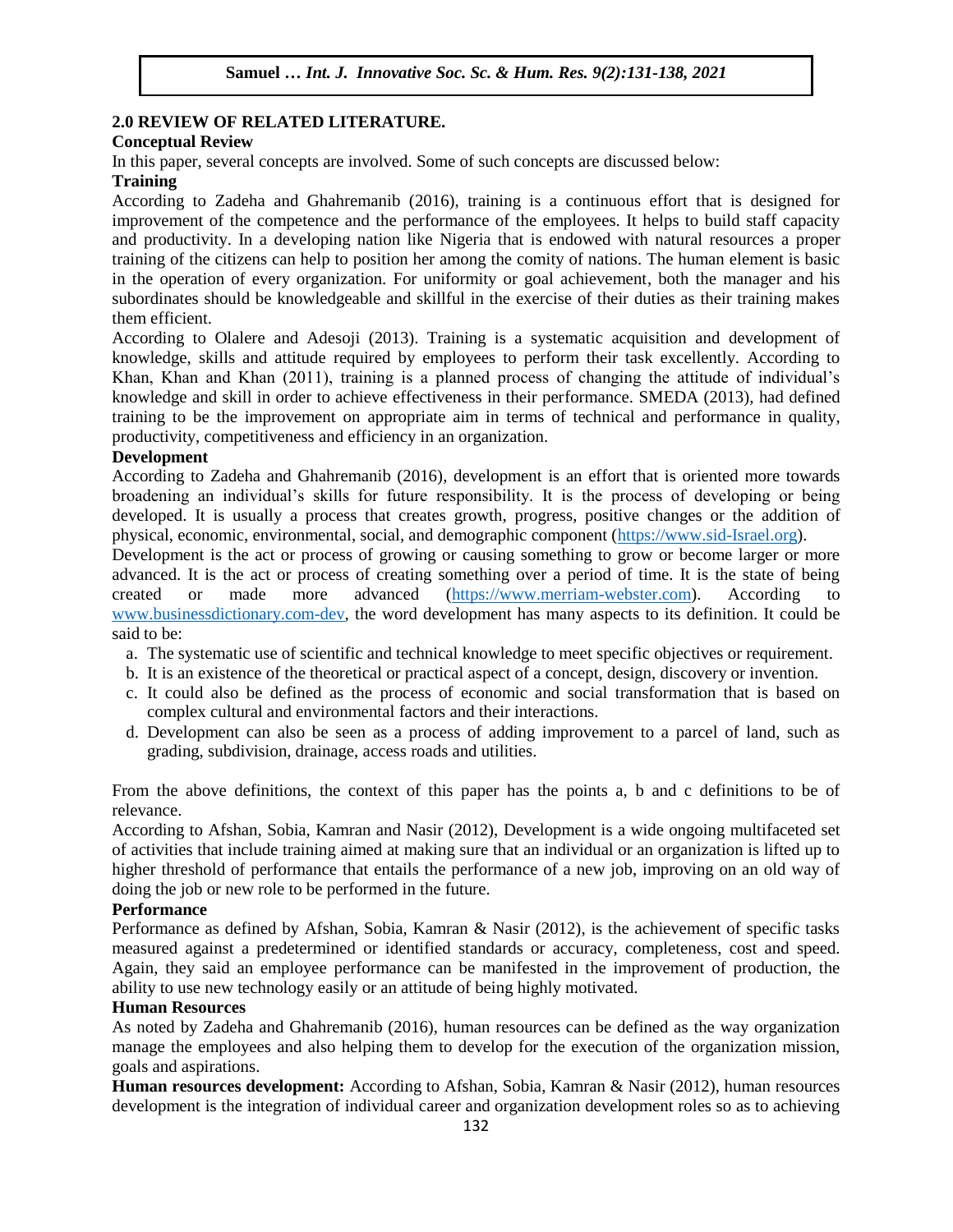optimal productivity and development. The development of the human resources ensures that adequate optimal productivity and development. The development of the human resources ensures that adequate staff strength technically and socially is achieved in order to fit into specialist departments or into managerial positions.

#### **Theoretical Review on Employee Training**

**Theoretical Review on Employee Training**<br>According to Biswas (2012), employee training has two main theoretical approaches vis-à-vis the human capital approach and the second is the technology-based approach. The first approach of human capital sees the training of employees as an investment. For this reason, training is done when the cost benefits analysis is done in favour of productivity. Whereas the second approach of technology-based, sees training as a process or skill formation. The level of training is determined by the level of technological training as a process or skill formation. The level of training is determined by the level of technological changes that are operational in an organization. In this, the training is done to fulfill functional requirement of an organization and how it contributes to the skill accumulation of the human capital. Theoretically, this paper is pinned on both approaches. This is because, if training is done, it must be both<br>offective and officient effective and efficient.

#### **Human Resources Management/Development**

According to McDowall and Sauders (2010), human resources management training is very important. The necessity of this is highly appreciated because, all the organization's resources of materials, money, supplies, equipment, ideas, time and finished product can only be effectively controlled if the human resources is highly enlightened. The human resources coordinate other resources of the organization. For such co-ordination to be done appropriately then, the human resource must not be a novice. As they further asserted, contemporary businesses required people with wide range of knowledge and so, the further training of the human resources is a welcome endeavour. The management activities of the contemporary business requires professionals to be able to cope.

McDowall et al., (2010), further argued that the recognition of the necessity of training in contemporary times has been influenced greatly as competition tends to be more intense. The achievement of organizations is dependent on how much that is being invested on the employees' training and development. Again, they contended that improvement in innovation and changes in hierarchy have progressively taken business operations to the point of realizing that the organization's achievement is a function of skills and abilities of the human resources. This understanding therefore, places importance on such investment by means of training and development of the employee. This view, calls for careful planning by focusing adequately on the welfare and improvement of the employee. A well trained staff is a motivated employee. The duo further observed that what employee does not know warrant a proper way of knowing it. Any organization that wants to gain competitive edge over her competitors must be ready to go an extra mile to provide not just training but an effective training indeed!

According to Biswas (2012), the concept of human resources development was introduced by Leonard Nadler through participation in the Miami conference of the American Society of training and development (Nadler, 1969). According to Kareem (2017), human resources training and development has become the fastest growing area of management development owing to organizational interest even in the face of intensed changes in the business environment and rivalry by competitors. He further said, that human resources development has gone beyond the narrow view of just training but had rather assumed a more complete learning approach as individual's knowledge is being developed. The understanding is corroborated by the definition of human resources development by Mittal (2013) as the process of developing and or unleashing human expertise through organization development and personnel training and development for the performance improvement as a purpose.

According to Afshan, Sobia, Karman and Nasir (2012), human resources development is the infusion of the individual, career and organization development roles so as to achieve optimal productivity. To sustain effective performance, the organization should optimize the contribution of its employees. By this, managers help to position their staff technically and socially for career development and the assumption of position of management.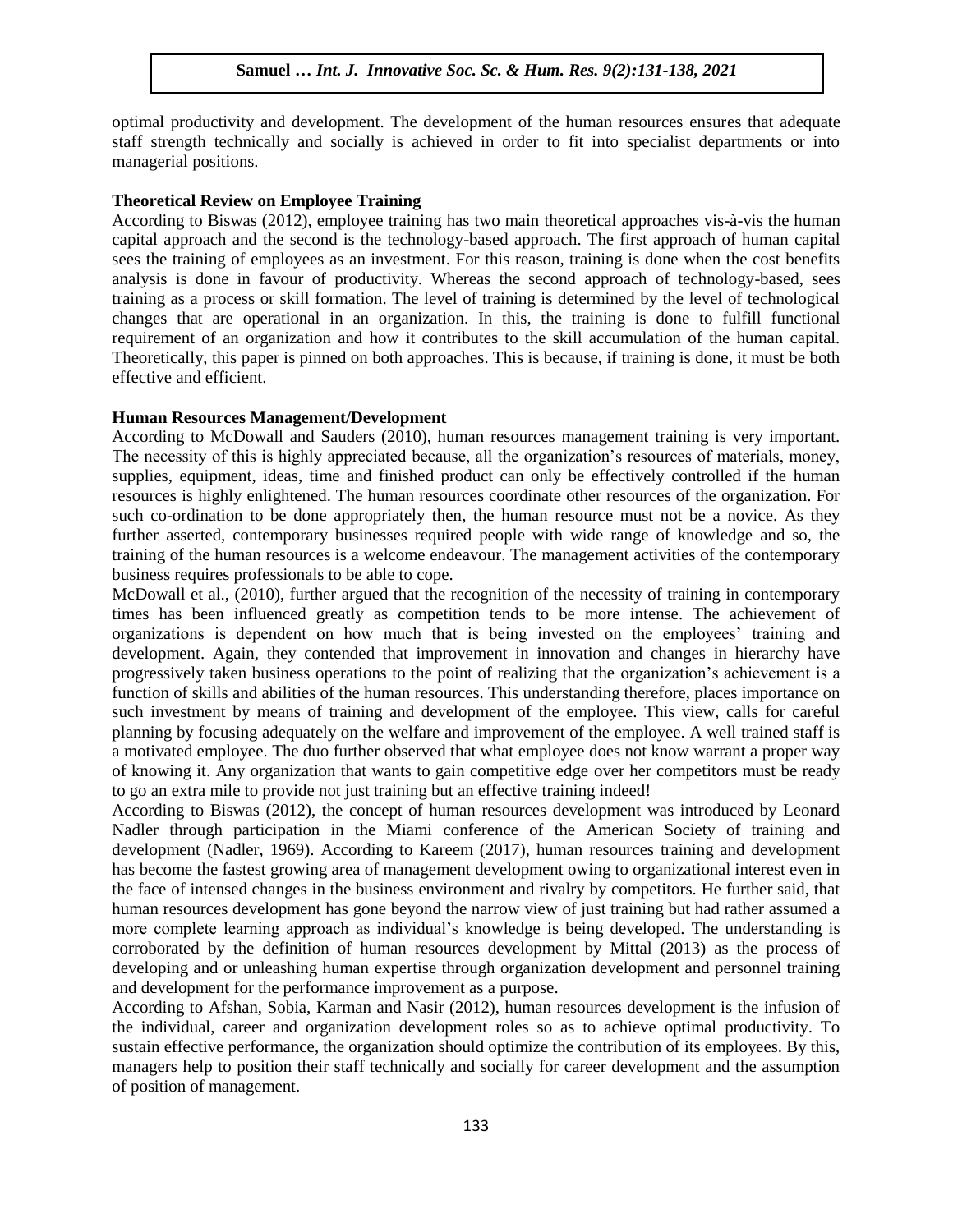### **Objectives of Training and Development**

Objectively, as noted by Khan et al.,  $(2011)$ , human resources in any organization has an important role to play. For this reason, training and retraining of employees help to fortify such employees. It is further opined that training serves the purpose of developing employees' ability in order to satisfy the present and future organization needs.

According to Olalere and Adesoji (2013), training motivates staff and leads to higher productivity. In fact, it helps innovativeness. They further asserted that training objectives include needless supervision. Employees that are properly trained are willing to assume control over job tasks. Trained employees maintain good relationship with their customers. Thus, customers' loyalty is being enhanced. Another objective is to create a good management-employee relationship.

# **Difference between Training and Development**

According to Zadeha and Ghahremanib (2016), training and development though sometimes used interchangeably, is primarily different. They posited that training focuses on organizational members being taught how their current jobs can be best performed. Thus, training enhances their acquisition or the needed knowledge and skills they need to perform effectively. Whereas, development bothers on knowledge, skills are being built by members of the organization to enable them assume a new responsibility and challenges inherent in such job tasks. It is also observed that different characteristics can be used to judge the difference between training and development in terms of:

- a. Primary target group; training is in the rank and file while development is with managers and professionals.
- b. Usual location; training is local while development is dispersed in nature.
- c. Pay off; training is right away while development takes a longer time.
- d. Application; training is current job while development is long term.
- e. Specificity; training is narrow while development is broad.
- f. Objective; training improve performance while development improves potential.
- g. Scope; training is single level while development is across levels.
- h. Duration; training is short while development is extended.
- i. Participants' gain or reaction; training is a sense of competence while development is meaningful overview or sense of satisfaction

# **Methods of Training and Development**

According to Samuel and Onoriode (2018), the means by which contents are transferred to prospective learners or trainees in called training methods. The techniques or method adopted determines the effectiveness of a training exercise. The method to be used by any organization is a function of the availability of time, numbers of staff requiring training, the type of knowledge needed, the trainees' upbringing and also the cost of the training. It is also noted that there are other factors that can really affect training plan such as whether the employee want to use the knowledge acquired for his present or future position.

In brief, each of the methods are highlighted:

- 1. Induction/orientation: This is for new entrants on the job to become familiar with the dos and don'ts of the organization. New employees are being inducted into new task.
- 2. Coaching: The superior trains up the subordinate on the knowledge and skill needed for the job.
- 3. Counselling: The employee takes advice from the superior on issues that concern the job at hand. It helps to give emotional balance to the trainee.
- 4. Understudy: A prospective occupier of higher position watches a superior to know how superiors perform task.
- 5. Job Rotation: It is the transfer of job holders from one job to the other. The objective is to enlarge the skill and knowledge of the trainee.
- 6. Membership of committee: In the gathering of committee members, trainees are given the opportunity to serve thus, it enables them to learn from the viewpoints of experienced heads of departments.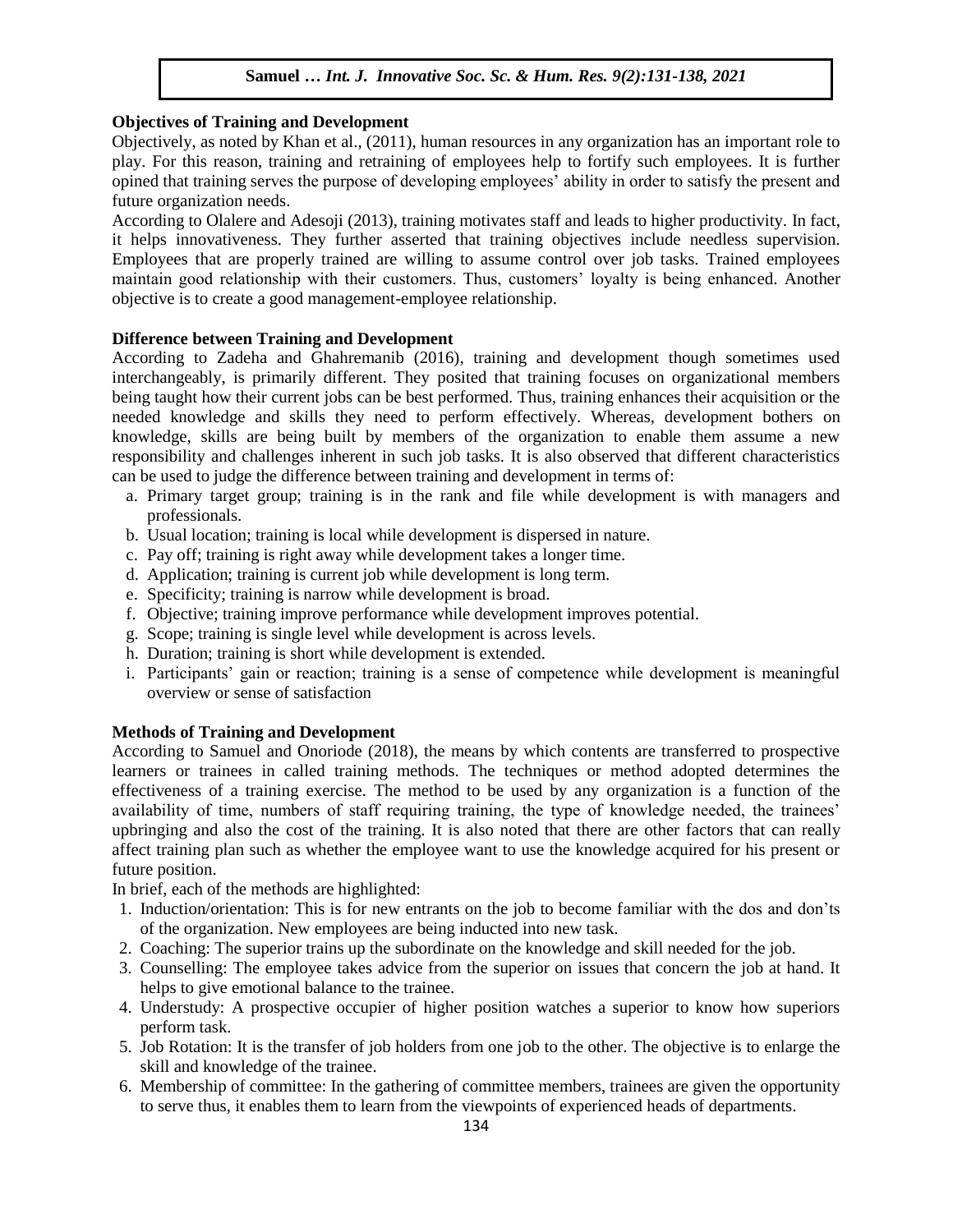- 7. Delegation: In this, managers give specific responsibilities, authority and appropriate resources to the Belogation. In this, managers give specific responsionties, authority and appli-<br>trainee to perform with close supervision.
- 8. Apprenticeship: In most cases it is about works that are technical in nature. The trainee would be under an expert or an experienced person to learn such a trade as the trainee takes orders from the trainer.

numer.<br>Other methods include; project assignment, promotion, and transfer, mentoring, role playing, conferences and seminars, simulations, case study, brainstorming, etc.

### **Types of Training**

According to Zadeha and Ghahremanib (2016), the type of training to be adopted is a function of several factors to include but not limited to job description, the employee present qualification, the gap in skill to be filled, the difficulties inherent in the job the employee performs.

The types are majorly two, vis-à-vis on-the-job and off-the-job types of training.

- a. On-the-job training: The impartation of knowledge to the trainee is by learning from a worker that is experienced. As specific technique of doing the job is taught to the prospective trainee. The learning goes on as the work is being done. It affords the trainee the opportunity to learn while the same operations are on-going in the workplace of the trainee.
- b. Off-the-job training: this is the opposite of the on-the-job. In this, the work is usually done outside of the organization where the employee has his office. It helps trainees to concentrate on the training.

#### **Factors Militating Against Training**

According to Driskell (2011), the factors that hinder training program ranges from personnel, policy, environmental factors and others. Some of such factors are outlined below:

- a. Individual factors: The non corporative attitude of the trainee or the non self abasement attitude of the trainee tends to put both parties apart.
- b. Policy stand of the Human Resources: A wrongly adopted policy is as good or worse than no policy at all. A policy that does not recognize the frail nature of other party could help to breakdown the trainee's confidence.
- c. Organizational factors: The environment of the organization in terms of assistance from trainers can either help or hamper the free flow of training. If the organizational environment is friendly then, learning becomes a thing of joy or else it becomes an exercise in futility.
- d. Other factors include open mindedness, the training manual, the knowledge of the training and the ability to impart knowledge and at the same time accepting training to be trained.

#### **Benefits of Training and Development**

According to Samuel and Onoriode (2012), the benefits of training are the major reasons why training should not be ignored. The under listed are some of them. Training helps to:

- a. Improve job performance.
- b. Improve employees' morale and job satisfaction.
- c. Increase the worth or value of the employee in the labour market.
- d. Makes future personnel needs of the organization readily available.
- e. Motivate employees.
- f. Relieve employees of over laboring or supervision hence, trained personnel can be of great help.
- g. Prevent industrial accidents.
- h. It helps to reduce wastages
- i. Prevent manpower obsolescence and turnover.

Furthermore, Dobraic and Farkas (2015) had observed the following as training benefits:

i. Exploring ways to enrich the competency, capability of organizations.

ii. Establishment of relevance between employees training and the information needed for assessment.

iii. It stipulates acceptable standards.

iv. It utilizes resources for optimal outcome.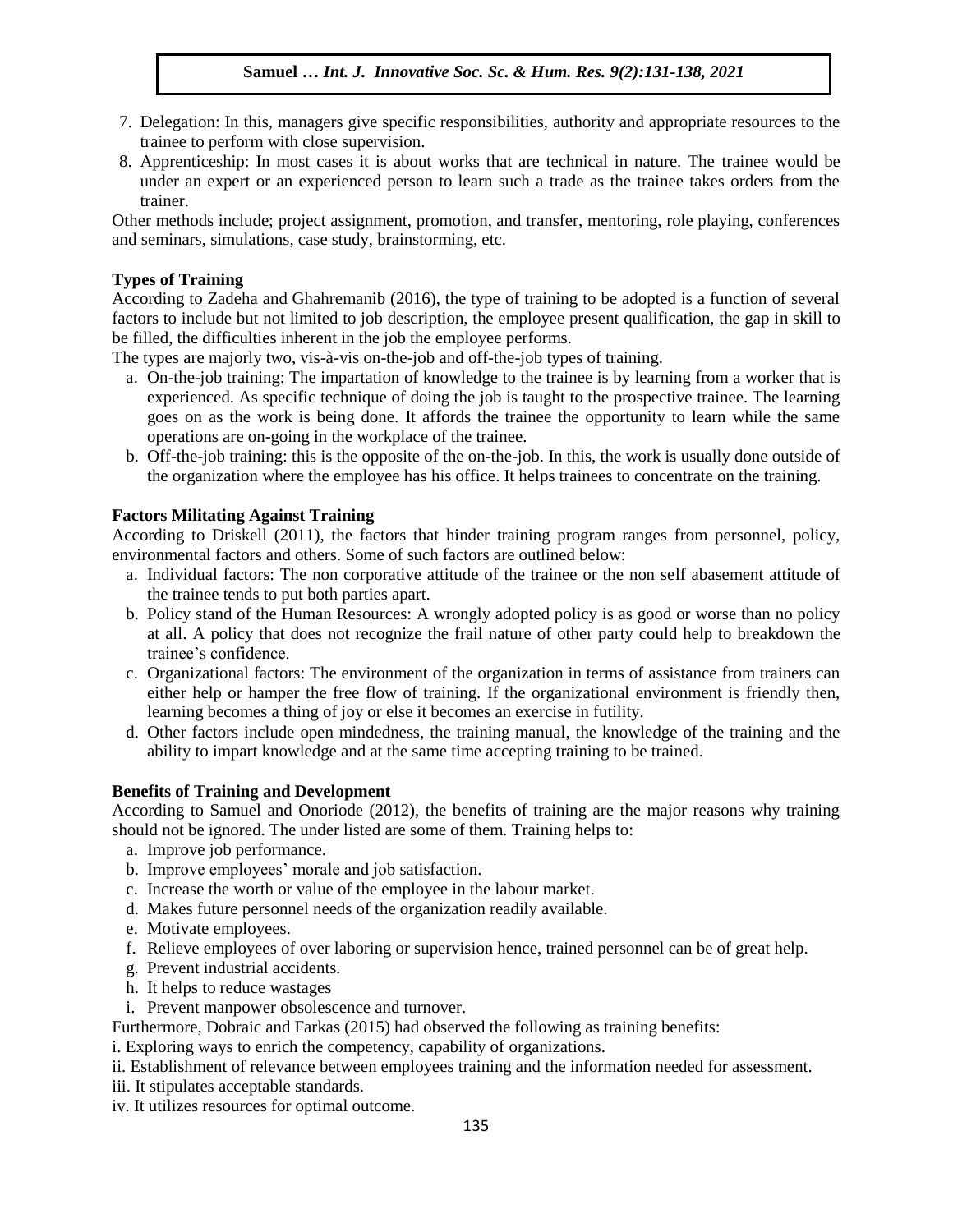- v. To achieve organizational goals, training help to enlist the skills or competencies required.
- vi. To define to organizational goals, training help to effine the skins of competence.<br>Vi. Organizational goals are better put in clear term by reason of training.

vii. Increases employees' performance.

### **Employee Performance Indicators**

Emproyet I critically market indicators<br>According to Amisano (2010), training is done in response to the state of the indicators. The purpose of training and development impacts on the performance as it is being shown in its indicators. The essence of these indicators is to express how productive, profitable, qualitative, innovative and proficient, the employees are in the exercise of their duties. Key performance indicators include but not limited to the following: Arugu & Wood are in the Universe of their testator floy performance interested include

- a. Timeliness: This measures how fast work is done or services are rendered. Tardiness is a poor indicator of organizational performance.
- b. Attention to detail: The patience to attend to details is a forerunner of a work well done. If haphazard behavior results to half-baked products, it means such performance is poor. A detailed attention signifies excellent performance.
- c. Creativity and innovation: How creative or innovative an activity is tends to show how well an individual or organization had performed.
- d. Good time management: somebody had said "time is money" the resource of time defines the activities of men. In the Bible book of Ecclesiastes chapter three verse one it says "To everything there is a season and time to every purpose under the heaven". For example, when an item supposed to be produced for a customer as at when it is needed yet, that item is not produced, it could therefore be said that such organization's performance is poor.
- e. Ability to perform in all key areas of role: performance is also seen if key areas of role are dully handled as appropriate.
- f. Adherence to policy: Even though creativity is allowed yet an acceptable boundary within which  $\overline{\text{L}}$  operation are permitted should be known without any influence from externalities.
- g. Cost-Effectiveness: The cost of doing work determines how well a job had been performed. If the cost of executing a work is less than the benefits enjoyed then, it means the performance is good.

#### **Effects of Training and Development on Organizational Performance**

The need for training and development is evident in all sectors. Moreover, the contemporary advancement in technology and other areas of our human endeavour suggest a higher level of knowledge. According to Zadeha and Ghahremanib (2016), developing skills, improvement on productivity, quality delivery and making sure that employees are loyal to organization requires training and development. The benefits derived from training and development exercise indicates how much it can influence organizational performance. They went further to assert, that the level of effectiveness our organization uses to develop, motivate, manage, carry the workers along shows the level of performance an organization had achieved. As observed by Amisano (2010), training is an evidence of good plan of employers toward their workforce. He went further to say, that the importance of training and development due to the growing competitiveness of our work environment cannot be down played. Without training and development, the challenges posed by the present day advancement cannot be curtailed. This has necessitated how effective training and development had impacted on organizational performance.

According to Kareem (2017), training helps to make sure the organizational employees acquire the relevant knowledge and skills to perform on the responsibilities of their jobs and also being able to adapt to work conditions due to constant changes. Furthermore, according to Kaur (2013), training and development improve customer satisfaction, morale, quality, productivity, management succession, organizational performance, business development and profitability. He also said, if the human resources meet with the need for training then, it indicates the organizational performance is highly affected. However, Kareem (2017) asserted that the development of the individual means the improvement of the organization's performance.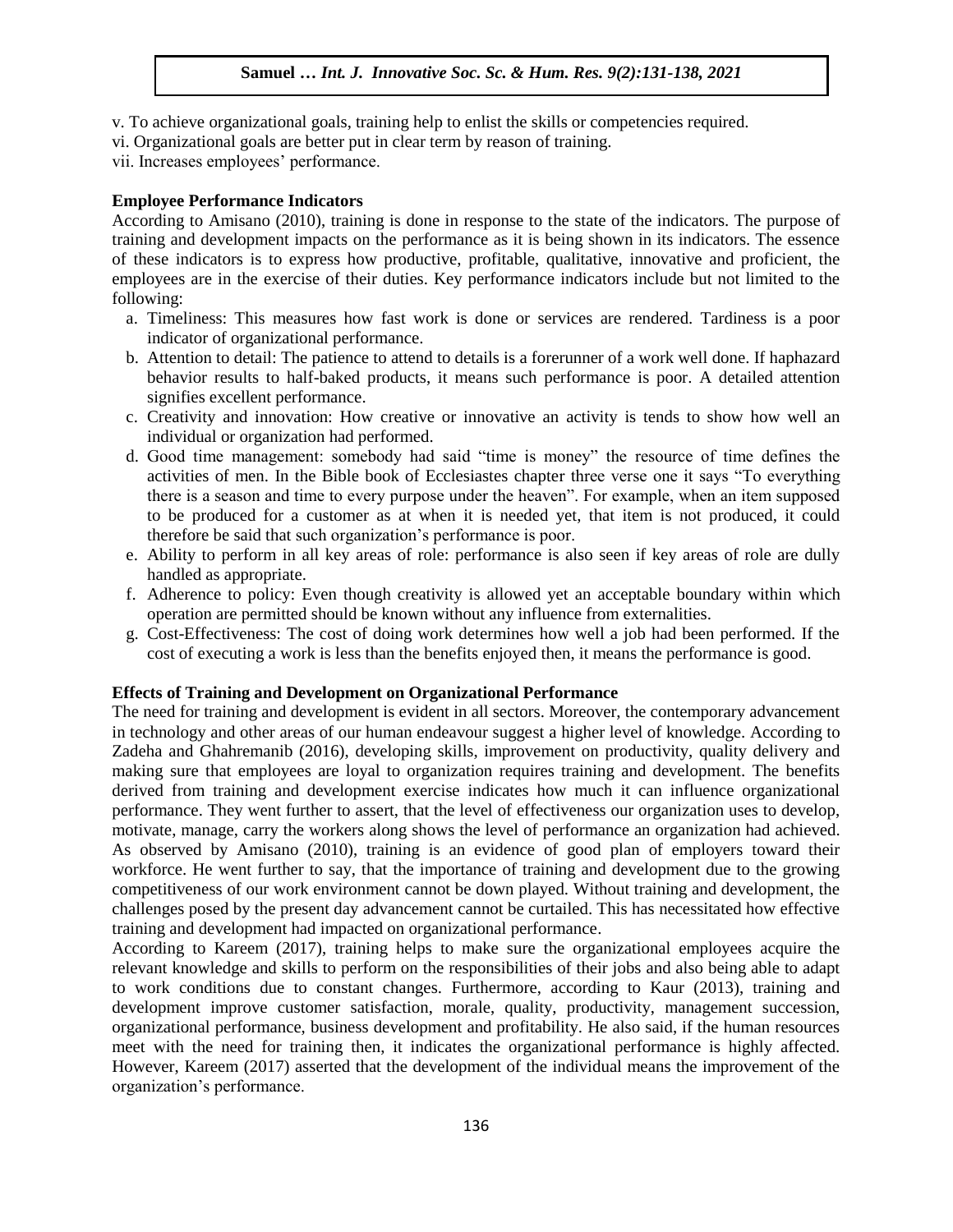If the individuals can perform well in the organization, invariably the organization is equally performing well. Thus, it is of note that the success of the individuals is the success of the organization. No well. organization is effective and efficient without the employees acquiring effectiveness through the skills and knowledge gotten from training and development.

Dobrai and Farkas (2015), corroborated the views of Kareem and Kaur that training and development is a sin-qua-non if organization is to perform credibility and acceptability. According to them, training and sin-qua-non if organization is to perform credibility and acceptability. According to them, training and development help to improve performance due to its attendant benefits for both the employees and the organization in a positive way hence, the employees' ability to perform their duties and handle their responsibilities is highly influenced. Training and development increase the employee's knowledge, ability, competencies, skills and the building of organizational behaviours as training and development helps to deal with challenges.

According to Azari (2014), training and development is very vital in the achievement of organizational goals as the interest of the organization and the workforce are being integrated. In the present situation of the world today, training and development is of great importance to the business world since efficiency and effectiveness of the employees and the organization is being enhanced (khan et al., 2011). Azari (2014) had also observed that an organization able to adopt training and development practice has the wherewithal to retain its suppliers, employees, customers, shareholders and other stakeholders in the future as they become trustworthy custodians of the interest and aspiration of the various interest groups that constitutes the environment of the business.

According to Al-aldaeja (2016), organizational training and development serves as a comprehensive and an integrated idea or practice that is used to address the insufficiency and ineffectiveness of organizations. It enhances planned efforts in changing culture, attitudes, values or the individual and team work, leadership style, organizational structure and decision making ability. To further buttress this, Dobrai and Farkas (2015) argued that human resources training and development is a planned effort that is wide in scope, which covers the entire organization. Its goal is to enhance effectiveness and sustainability through organizational processes.

Moreover, according to Asari (2014), organizational training and development is a systematic use of behavioral science to develop planned progress, improve proficiency by paying more attention to structures, strategies and organizational processes in order to improve organization effectiveness and efficiency.

# **CONCLUSION**

The theoretical review of this subject has open up the views and practices of human resources training and development. The review had revealed that the practices of training and developing employees can significantly improve organizational effectiveness. In the view of the writer judging from the benefits earned from human training and development, its practice should be highly encouraged.

#### **RECOMMENDATIONS**

It is hereby recommended to include the following that:

- 1. The issue of training and development should be handled with utmost commitment.
- 2. Employees of organizations should be able to submit themselves to training and development.
- 3. Organizations should see it as a thing of importance.
- 4. For effectiveness and efficiency, training and development should be invested on.
- 5. Training and development should be done in order to improve the activities of an organization in the face of a competitive organizational environment.

#### **REFERENCES**

Afshan, S., Sobia, I., Kamran, A. & Nasir, M. (2012). Impact of Training on Employee Performance: a Study of Telecommunication Sector in Pakistan. *Interdisciplinary Journal of Contemporary Research in Business, 4(6).*